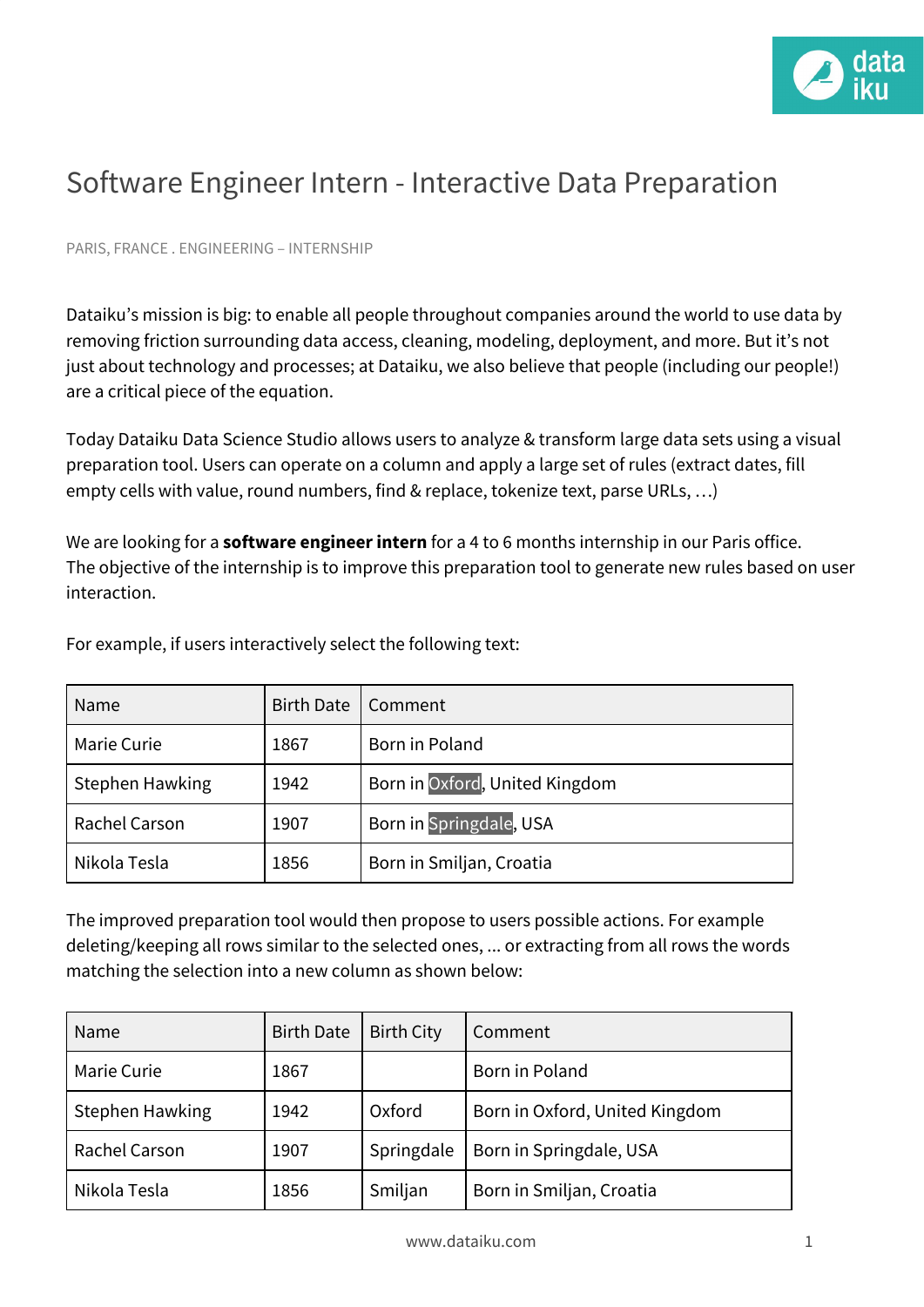

Note that the tool would be smart enough to figure out that Poland is not a City, while Smiljan is.

Of course, this is just an example. What could be achieved during the internship will only be limited by your imagination!

During this internship, you will:

- **Get familiar with Java, Javascript and Angular** if you don't know them yet.
- **Study research papers** on how to generate regular expressions and other ways to match and extract data from text. Here are some references:
	- Interactive Visual Specification of Data [Transformation](http://vis.stanford.edu/files/2011-Wrangler-CHI.pdf) Scripts
	- HoloClean: Holistic Data Repairs with [Probabilistic](http://www.vldb.org/pvldb/vol10/p1190-rekatsinas.pdf) Inference
	- Auto-Data Cleaning [\(Columbia](https://cudbg.github.io/lab/cleaning) Research Group)
- **Implement a working prototype** for a subset of the problem, including user interaction
- **Celebrate and party** because now Data Analysts can now prepare data much faster!

You are the ideal recruit if you:

- are **autonomous**, to drive your subject.
- have **no fear** to dive deep into source code.
- are **eager to learn** new things.
- have a **good knowledge of a programming language** (Python, Java, C#, Javascript, R, Ruby, <insert your favorite language here>).
- have a basic knowledge of **Web development**

## **Benefits:**

As an intern, you'll join the **Engineering team of a startup**, composed of 40+ engineers passionate about software development and developing an amazing product. Yes, we love our product. No, we are not biased ;-).

We have **great office space in Paris** (Gare de Lyon) with free breakfast, coffee, video games, yoga and much more.

The monthly remuneration will be:

- 1000 euros for students in 4th year of university / engineering school.
- 1400 euros for students in 5th years of university / engineering school.

Remuneration additionally includes 50% reimbursement of public transit pass.